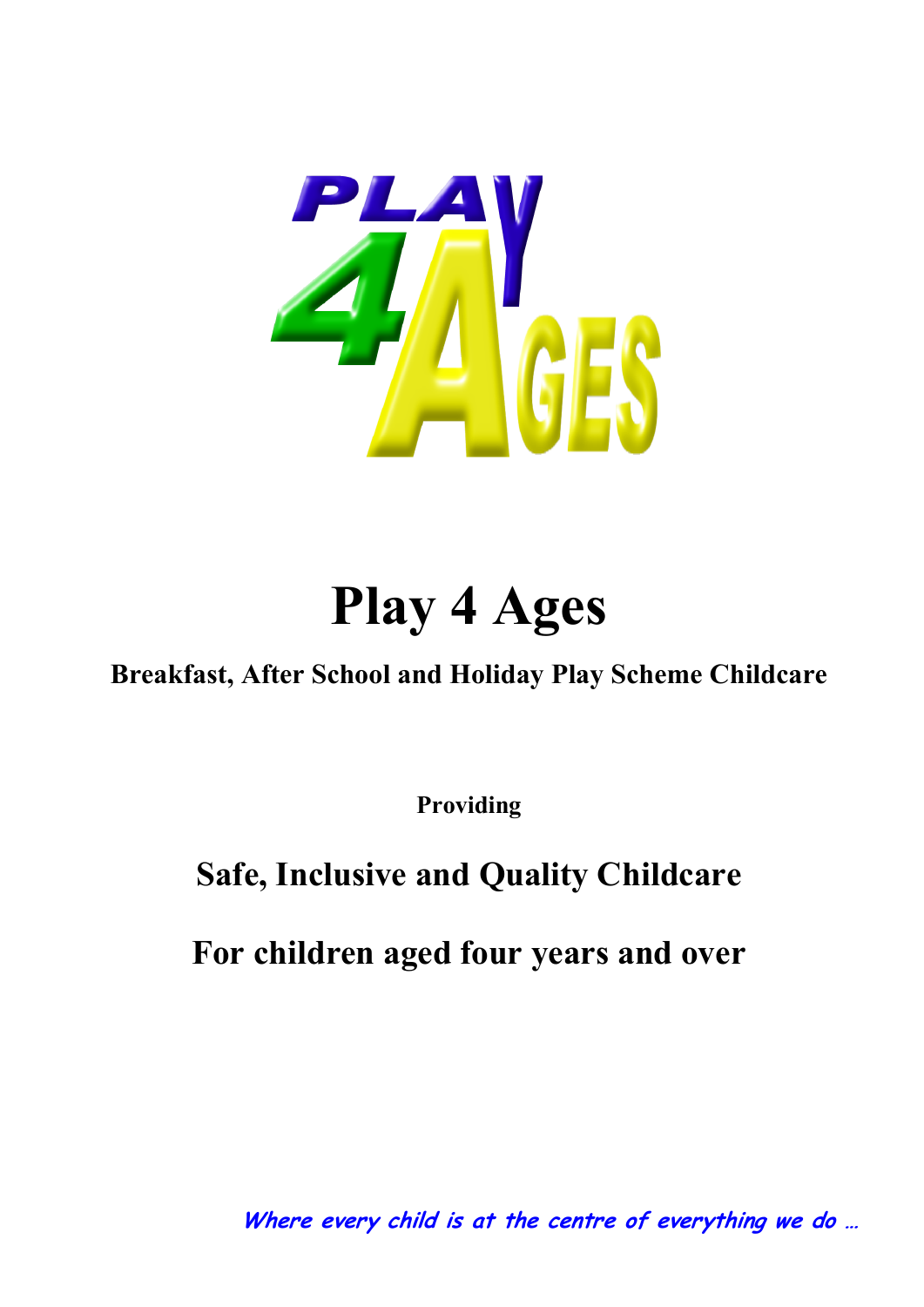# **Play 4 Ages**

**It is the vision of Play 4 Ages to offer a fun and stimulating child centred play environment which complies with Ofsted regulations**

**Play 4 Ages strives to offer the children a variety of play opportunities within a safe environment where they are able to personally direct their choice of play which meets their own needs**

**The methodology of Playwork Practice is followed by Play 4 Ages which is underpinned by the Playwork Principles and Play Objectives**

**APRIL, 2005**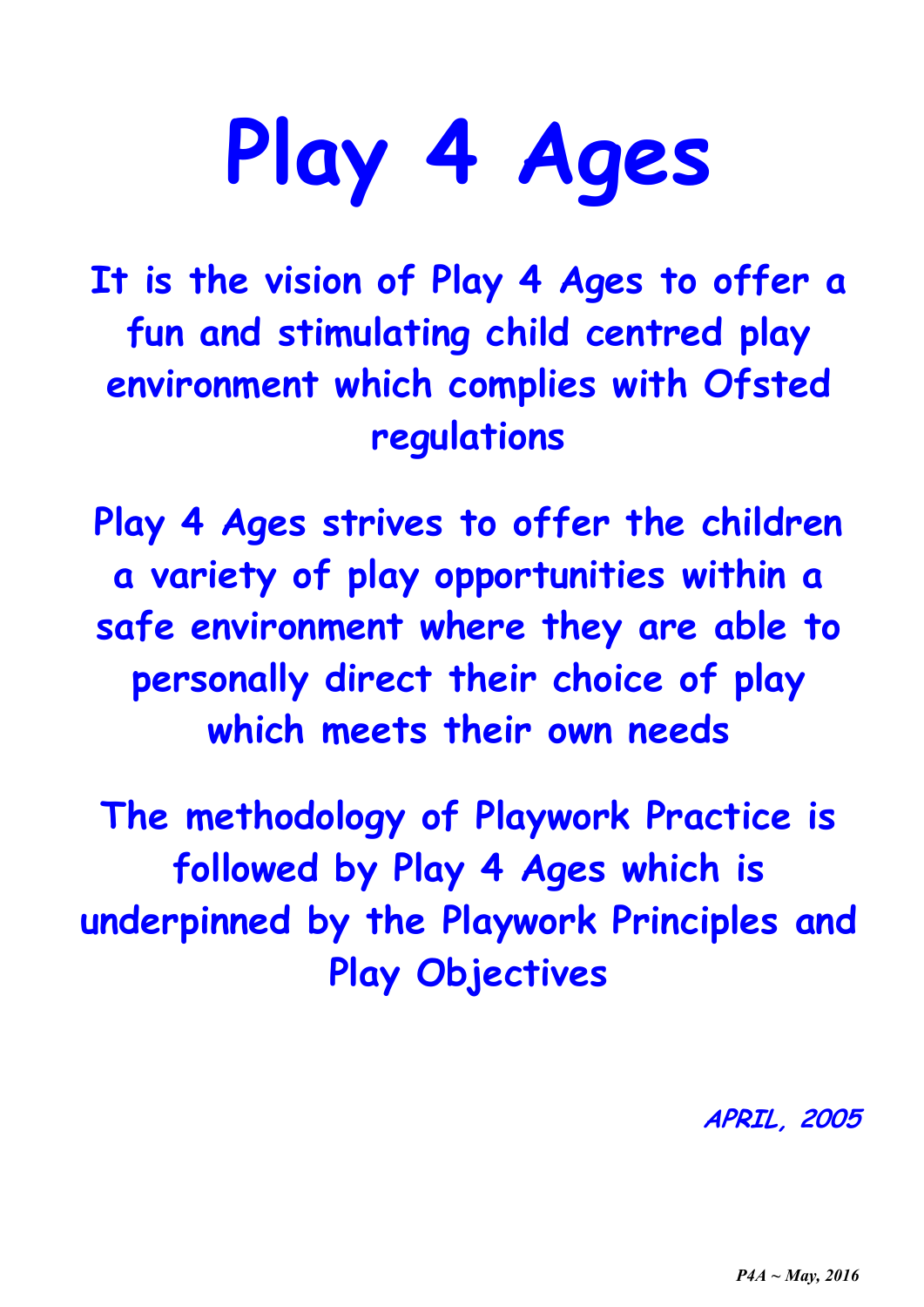# **PLAY 4 AGES**

#### **Admissions**

Play 4 Ages will draw up a list of the names of children whose parents wish them to attend the setting. Names are added to a waiting list and offered on a first come first serve basis.

Numbers will be strictly regulated so that the maximum legally permitted is not exceeded.

Prior to a child's attendance at Play 4 Ages the parents / carers must complete and sign the registration documents and booking commitment.

We require you and your children to visit us so you can meet the staff, see our environments and find out what we offer so you can decide if Play 4 Ages is the childcare for you and your family.

#### **Inclusion and Equality**

Play 4 Ages aims to demonstrate through its work that it positively values and respects children of all abilities, ethnic origins/racial groups, religions, cultures and linguistic backgrounds and are not disadvantaged. Children of both sexes are positively encouraged by staff to participate in all activities.

Play 4 Ages considers it important to provide a range of experiences and an environment that provides a positive outlook towards our diverse society.

#### **Health and Safety**

It is our policy to provide a healthy and safe environment for staff and children. This includes providing a healthy, balanced snack tea and a stocked first aid kit.

At all times staff will cooperate fully in implementing health and safety initiatives. They will do everything possible to make sure injuries do not occur to themselves or to others.

There will always be at least one qualified first aider on the premises. Staff have undertaken food hygiene training and advice is sought from Environmental Health colleagues when required.

It is of paramount importance to ensure the children in our care are safeguarded at all times and therefore we do not allow parents and carers to use their mobile phones whilst in the setting. Photographic images are shared (with permission) by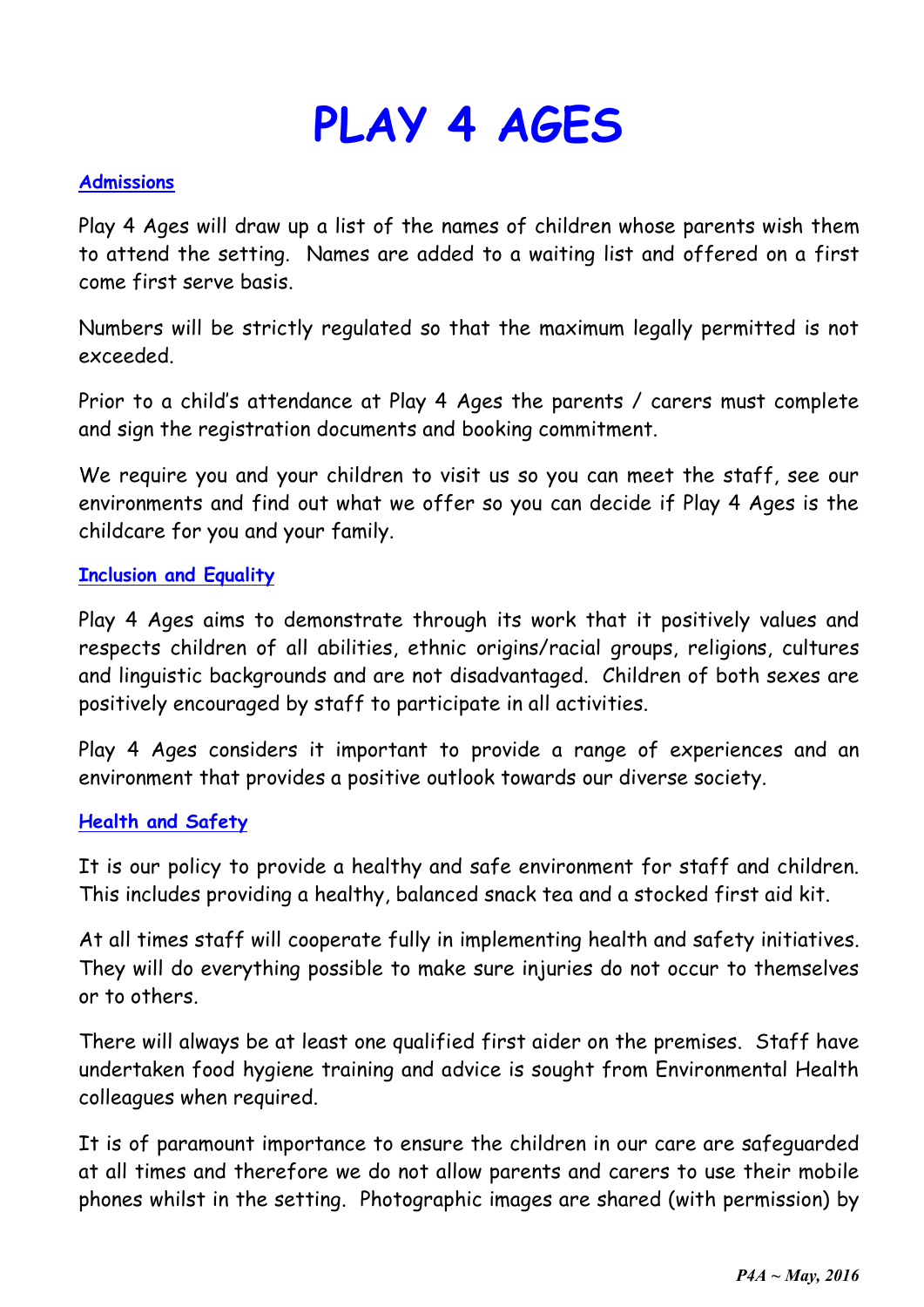Play 4 Ages only. Parent and carers agree that any photographic images shared by us cannot then be posted on social media sites.

#### **Payment**

On registering a child at Play 4 Ages the contracting parent will be offered a choice of ways to pay. A retainer fee is collected which is refundable when the child leaves the setting. All sessions are payable in advance of the required sessions.

Invoices are forwarded to parent / carers at the beginning of each term. Invoices are calculated in accordance with the booking commitment made at the time of registration.

#### **Partnership with Parents and Carers**

Play 4 Ages recognizes that working in partnership with parents / carers is of significant value and importance to the setting in enabling us to provide a happy, caring and stable environment for children and their parents. We aim to form a good relationship with parents / carers so that information, regarding their children (be it developmental, social or health related) can be exchanged easily and comfortably by staff and parents.

Also as part of our partnership we like to engage in something we call "Share my Play at P4A". This is to give our parent/carers an insight into their child's day and also provide opportunities for conversations between parent/carers and children. We use IPads throughout the sessions to capture the children's play and experiences and send these over to their families. Please note that this is only done with parental permission and only individual children's photos will be shared with their own parent/carers.

To increase this partnership with all those involved in the child's day we would, again with permission, like to share some of these photos with the children's teachers to show how they are extending their learning and development through their play. This is an excellent way to strengthen this three way partnership which is really important in supporting every child the best we can.

#### **Provision of Food and Drink**

Play 4 Ages offers a selection of breakfast choices in the morning and a snack during the after school session. These are included within the session price and where possible all dietary needs are meet in accordance with parental wishes.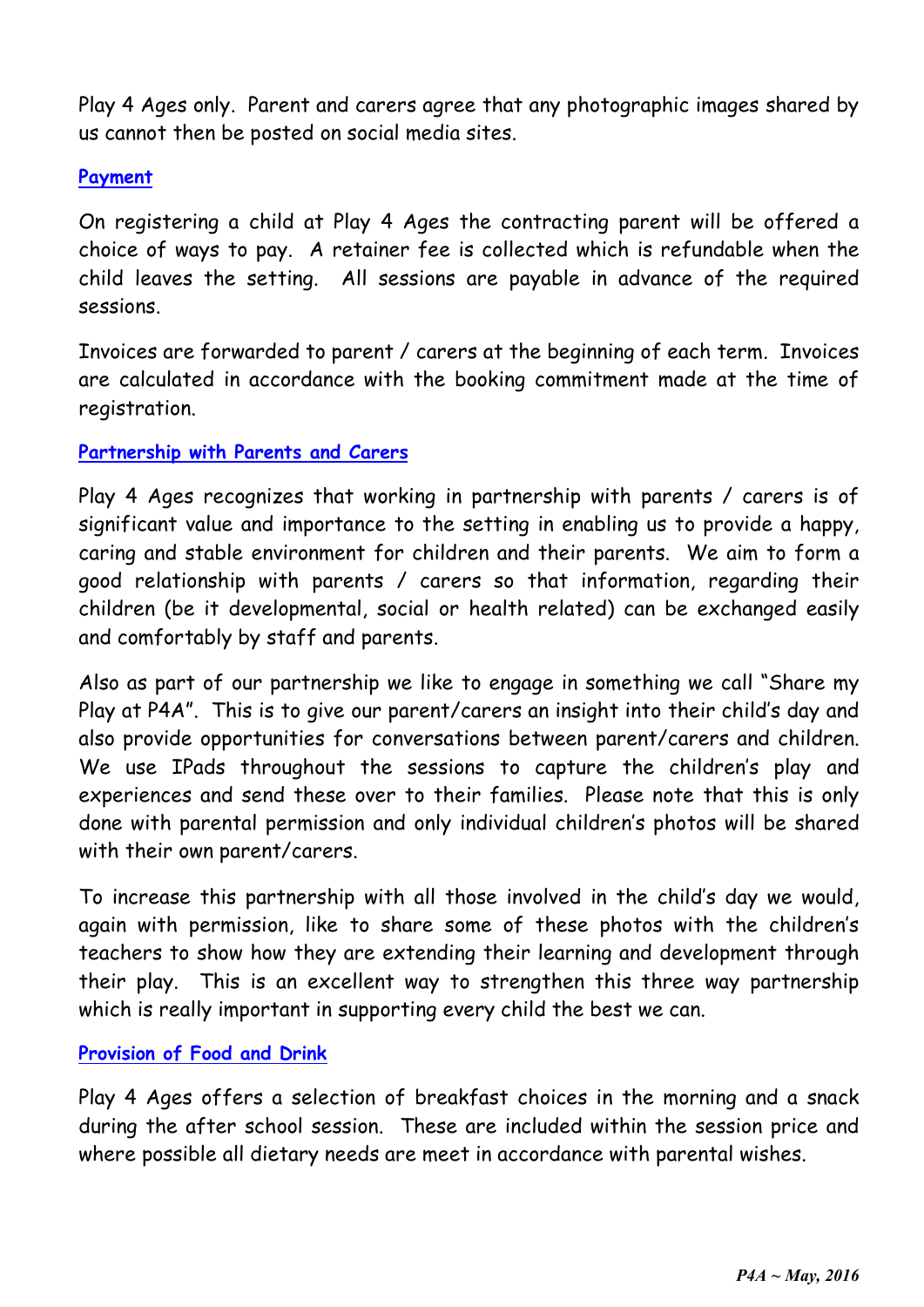All refreshments offered comply with the Government's Food Standards and works to compliment the Healthy Schools initiatives. An example snack menu is covered within this publication.

#### **Staff**

It is the policy of Play 4 Ages to ensure that there are always sufficient staff to give the children the care and attention which they need and in particular that staff numbers do not fall below the recommended staff:child ratios set within the Welfare Requirements of the statutory framework. We consider experience, skills and ability equally as important as formal qualifications. All staff at Play 4 Ages have received a full induction into the company along with procedures as well as a full DBS check.

#### **Procedures for the Collection of Children**

In each of the schools Play 4 Ages collects from the staff have a designated place to meet the children at the end of the school day, where transfer of information may occur when required.

The staff have a register of expected children and sign / time the children into the care of Play 4 Ages at the time of collection. The staff utilize a mobile phone / walkie talkie whilst undertaking the transportation of children into the setting.

#### **Playwork and the Early Years Foundation Stage**

It is the ethos of Play 4 Ages to provide a childcare facility which is safe and fun for children to play.

Our belief is that children learn and develop through play and the playworker's role is to provide an environment conducive for children to play using a range of resources and offered play opportunities.

The Playwork Principles and Play Objectives are embedded within the setting practice and how these methods of practice compliment the Early Years Foundation Stage Framework.

We do not formally teach children or plan to deliver the areas of learning within the provision, however, through the activities offered to the children and the observed self-directed / chosen play we are able to build on the child's interests and skills to support all areas of learning.

Through our practice we ensure we meet the children's needs, all the while balancing the experiences which they receive at school and home and achieve well in their chosen method of play.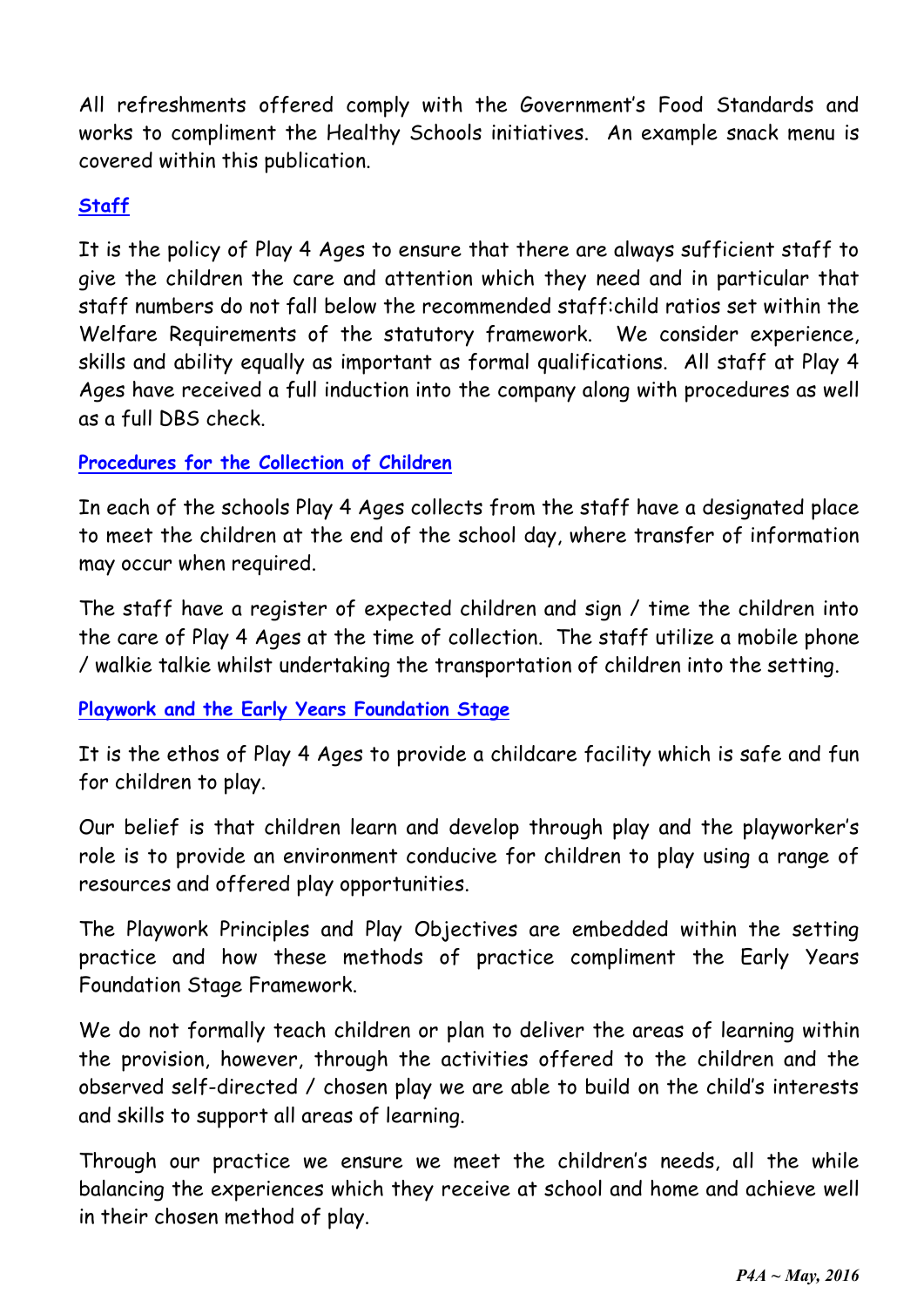Threaded through our practice are the fundamental British values that the children will be experiencing through their chosen play, such as democracy, rule of law, individual liberty and mutual respect and tolerance. These values are easily identified and supported through the offered play opportunities.

Risk and challenge play opportunities are made available to children to participate should they choose. We strive to ensure that children are offered every play type so that they may experience different types of play.

The primary role of the playworker is to ensure that the children are safe within the environment and that they facilitate play by offering children a wide range of activities and opportunities to engage their interest.

A mixture of in and outdoor activities are offered to children and all children are able to make choices of what they participate in. No child is ever made to do an activity which they do not want to do.

A list of resources and play opportunities can be viewed within this publication

#### **Policies and Procedures**

| Admissions                                    | Safeguarding and child protection       |  |  |
|-----------------------------------------------|-----------------------------------------|--|--|
| Behaviour management                          | Complaints                              |  |  |
| Confidentiality/Privacy                       | Inclusion and equality                  |  |  |
| Essential records                             | Fire and evacuation                     |  |  |
| Health, safety and accidents                  | Exclusion for illness                   |  |  |
| Administering medication                      | Late collection / un-collected children |  |  |
| Lost children                                 | Partnership with parents and carers     |  |  |
| Provision of food and drink                   | Self esteem                             |  |  |
| Additional needs                              | Staff numbers / key person              |  |  |
| Collection of children                        | Supervision of staff                    |  |  |
| Payment                                       | Opening and closing the setting         |  |  |
| Procedure for outside area                    | Risk assessment                         |  |  |
| Playwork and the Early Years Foundation Stage |                                         |  |  |

Play 4 Ages reviews policies and procedures annually and will advise of amendments when they occur.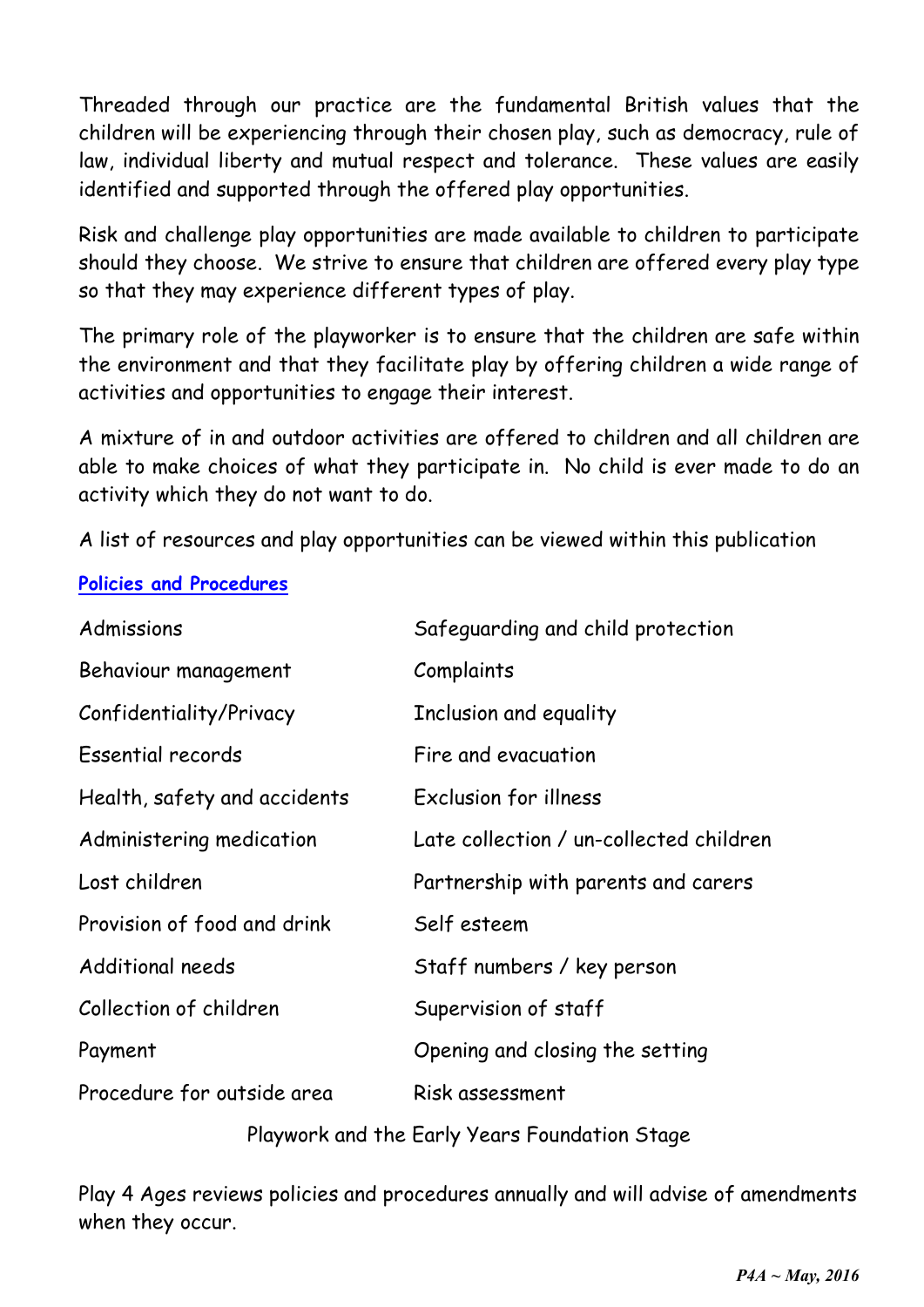#### **OFSTED**

Play 4 Ages are registered with Ofsted and are inspected accordingly. We are delighted to have achieved outstanding judgements for our Sevenoaks and Milestone settings. The inspection judges our provision on the effectiveness of the leadership and management and the quality of provision for outcomes for children in our care.

Our full reports may be viewed on www.ofsted.gov.uk

#### **Holiday Play Scheme**

During the school holidays we offer holiday play schemes which is offered to the local community. Generally, this is during the February, May and October half terms, Easter and the first three weeks of the summer however, it is dependent on demand. Booking opens during the term before each scheme and full payment secures your places.

We offer full day sessions from 08.00-18.00 and half day sessions from 08.00- 13.00, 13.00-18.00 and 09.00-15.00.

We provide a full hot or cold breakfast and a cooked tea and dessert. Refreshments and fresh fruit are available throughout the day for the children to help themselves to. All that is required is a packed lunch.

Our Playwork ethos of offering play opportunities is driven by the children's choice. Our aim is to build on their confidence and self-esteem. Activities are based around the school premises to ensure the children access the fantastic environments which the school has to offer. Our vast resources are set up to enthuse and inspire our children to play. A menu of activities is offered alongside the free choice resources.

|                    | <b>MONDAY</b>         | <b>TUESDAY</b>        | <b>WEDNESDAY</b>       | <b>THURSDAY</b>        | <b>FRIDAY</b>         |
|--------------------|-----------------------|-----------------------|------------------------|------------------------|-----------------------|
| $08.00 -$<br>09.00 | <b>BREAKFAST</b>      | <b>BREAKFAST</b>      | <b>BREAKFAST</b>       | <b>BREAKFAST</b>       | <b>BREAKFAST</b>      |
| <b>AM</b>          | Free Play             | Free Play             | Free Play              | Free Play              | Free Play             |
|                    | Fashion Designing     | <b>Wacky Races</b>    | Art 'n' Craft          | Cake Decorating        | Tie Dying             |
|                    | Art 'n' Craft         | Hama Bead<br>Magnets  | Fabric Craft           | Art 'n' Craft          | Giant Games           |
| $12,00 -$<br>12,30 | LUNCH                 | LUNCH                 | LUNCH                  | LUNCH                  | LUNCH                 |
| <b>PM</b>          | <b>Bird Feeders</b>   | Art 'n' Craft         | Create a Board<br>Game | Vegetable<br>Modelling | Art 'n' Craft         |
|                    | Group<br>games/sports | Group<br>games/sports | Group<br>games/sports  | Group<br>games/sports  | Group<br>games/sports |
| $16.00 -$<br>16,30 | <b>TEA</b>            | <b>TEA</b>            | <b>TEA</b>             | <b>TEA</b>             | <b>TEA</b>            |
|                    | Free Play             | Free Play             | Free Play              | Free Play              | Free Play             |

Example of our holiday play scheme activities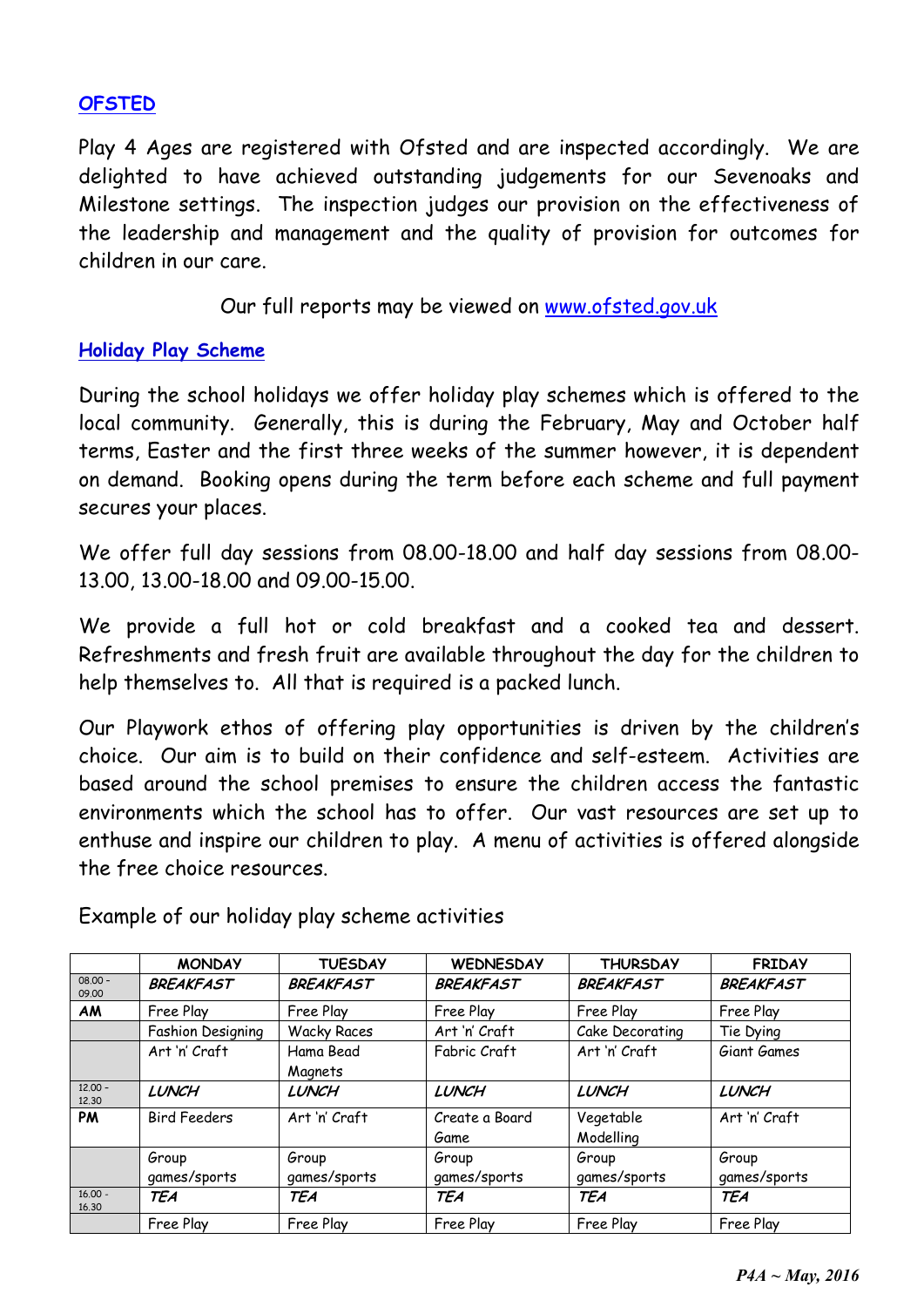#### **PLAY EQUIPMENT AND ACTIVITIES AVAILABLE AT PLAY 4 AGES AFTER SCHOOL and HOLIDAY PLAY SCHEME**

#### **ART AND CRAFT**

**Pencils, Felt Tips, Markers, Crayons, Chalks and Paints (various) Funky Foam, Felt, Tissues, Card and Paper Glue and Paste Hama Beads Wood Craft Clay and Play Dough Modelling Laminate Craft Candle Decorating Magnet Craft Sewing Planting Jewellery Making Marbling Ink Cookery**

#### **ROLE PLAY**

**Puppets Dressing up clothes Dolls and Accessories Action figures Den making resources**

#### **CHILL-OUT ACTIVITIES**

**Bean Bags and Floor Cushions Selection of Books Puzzles and Board Games Card Games**

**SENSORY RESOURCES**

**I.T. RESOURCES**

#### **TABLE ACTIVITIES**

**Football Table Pool Table Table Tennis Small World Activities Castle / Fort Dolls House Garage and Cars Trains Water Activities OUTDOOR EQUIPMENT Balls Hula Hoops Cricket Tennis / Badminton Rounder's / Baseball Sand / Water Badminton Skipping Ropes Parachute Bug Hunt Resources CONSTRUCTION ACTIVITIES K'Nex**

PLAY OPPORTUNITIES ARE OFFERED TO THE CHILDREN ON A DAILY BASIS

**Lego**

**Blocks**

**Clicks Mobilo**

**Links and Gears**

CHILDREN CAN CHOOSE TO PARTICIPATE OR ENJOY ANY OF THE ABOVE RESOURCES AT PLAY 4 AGES. WE ENCOURAGE THE CHILDREN TO CHOOSE WHAT THEY WANT TO DO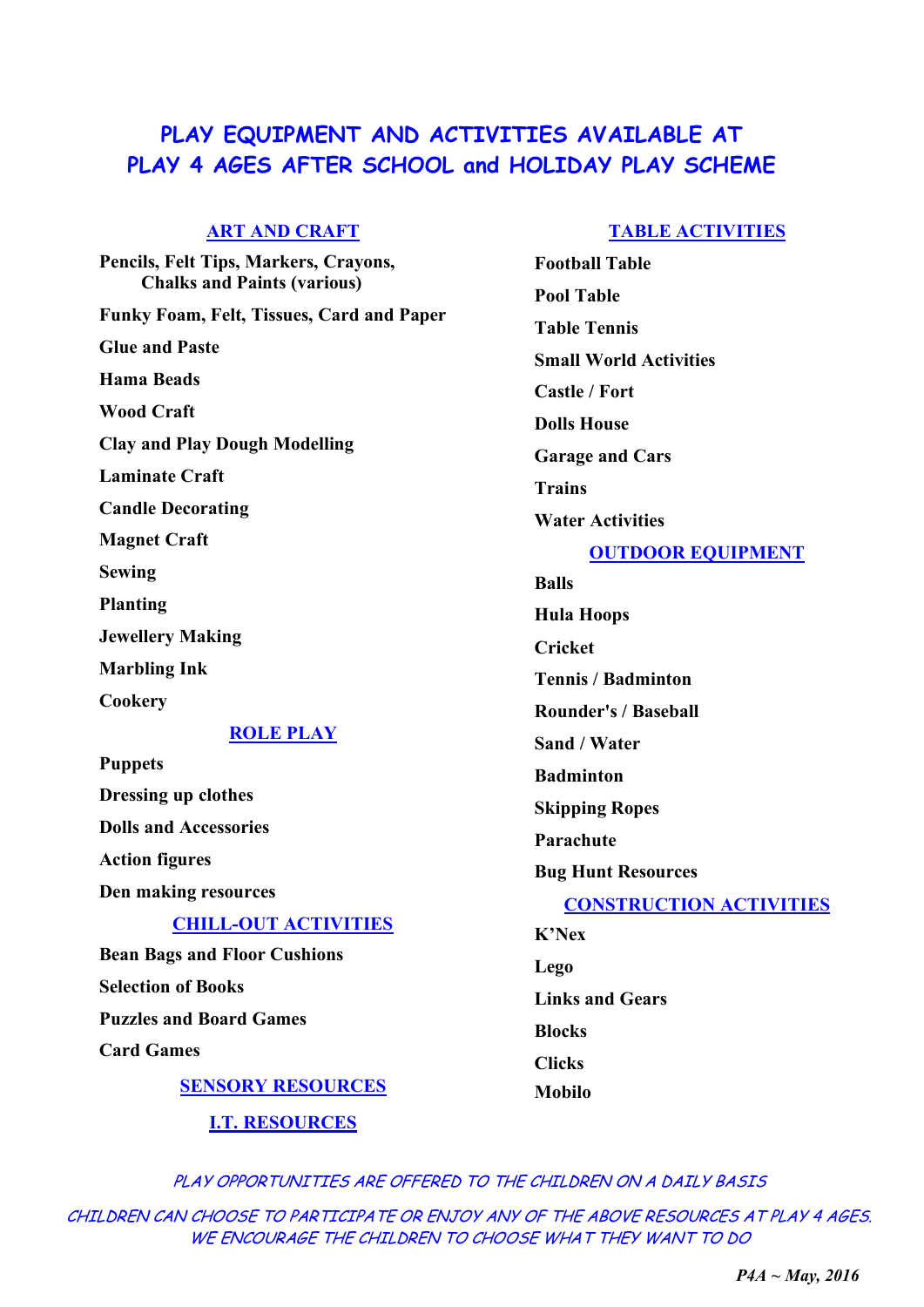The foods offered comply with the Government's Food Standards Guidelines and healthy school initiatives

#### **BREAKFAST CLUB**

| Toast           | Cereal  | Baked  |
|-----------------|---------|--------|
| Bagels          | Yoghurt | Spaghe |
| English Muffins | Fruit   | Scraml |
| Crumpets        | Juice   | Bacon* |

Cereal Baked Bean\* Yoghurt Spaghetti\* Fruit Scrambled Eggs\* \*on selected days

#### **AFTER SCHOOL SNACK**

#### A selection of the following will be offered to the children

| Bread / Rolls   | Wraps              | Salad & Veggies   | Ham     |
|-----------------|--------------------|-------------------|---------|
| Bagels          | Pitta              | Marmite           | Tuna    |
| Sandwich Thins  | <b>Fruit Bread</b> | Jam               | Honey   |
| English Muffins | Lemon Curd         | <b>Hummus</b>     | Chicken |
| Cheese          | Peaches            | Pineapple & Melon | Yoghurt |

A varied fruit bowl/veggie plate, fruit juice and water is available to the children to help themselves throughout the session

#### **An example of our holiday play scheme menu**

#### **BREAKFAST**

Selection of Cereal, Toast, Bacon, Scrambled Egg, Beans, Croissants, Brioche, Yoghurts, Cereal Bars, Fresh Fruit, Tea and Fruit Juice

Breakfast is served until 9am.

#### **TEA**

| <b>MONDAY</b>      | <b>TUESDAY</b> | <b>WEDNESDAY</b> | <b>THURSDAY</b>  | <b>FRIDAY</b>  |
|--------------------|----------------|------------------|------------------|----------------|
| Sausage, Mash &    | Chicken Wraps, | Cheese & Tomato  | Jacket Potato    | Fish Finger    |
| <b>Baked Beans</b> | Rice & Salad   | Pasta Bake &     | with a selection | Pittas, wedges |
|                    |                | Salad            | of toppings &    | & Salad        |
|                    |                |                  | Salad            |                |
| Melon Medley       | Rice Pudding & | Natural Yoghurt  | Jelly & Fruit    | Bananas &      |
|                    | Jam            | with Honey &     | Cocktail         | Custard        |
|                    |                | Raisins          |                  |                |

Tea is served between 4 and 4.30

#### **Dietary needs are observed throughout the menu offered**